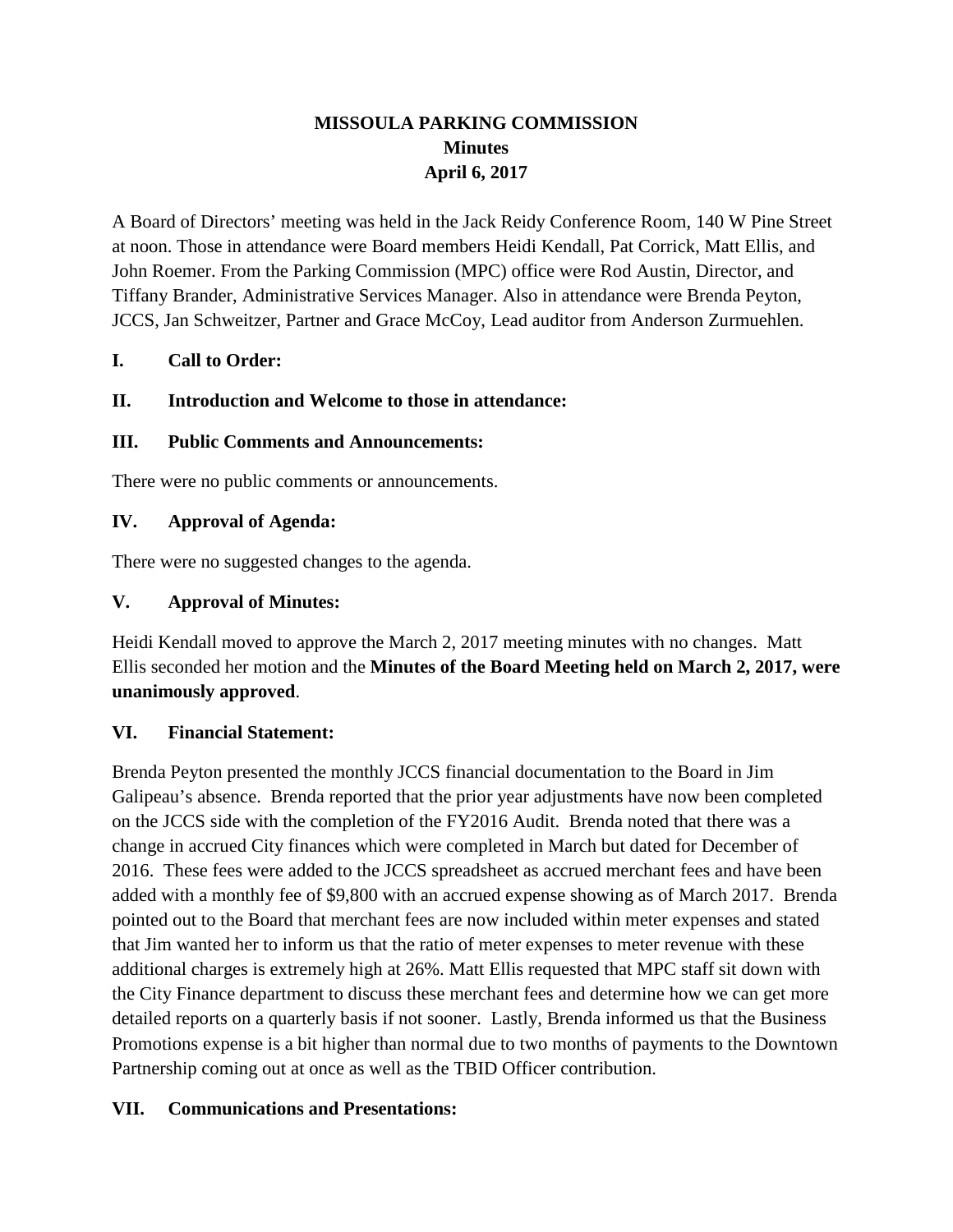A. Jan Schweitzer & Grace McCoy, Anderson Zurmuehlen (A&Z) – Discussion regarding FY2016 Audit

Grace McCoy presented highlights and notes regarding the FY2016 Audit Report to the Board. She noted that A&Z provides MPC with an auditor's report, which is an unmodified report on the financial statements and identifies any internal control deficiencies or material weaknesses. Grace noted that there were two financial statement highlights in which revenues increased by \$250,967 (14.3%) while expenses increased by \$126,000 (6.5%). In looking at revenues by source the majority of MPC revenue comes from parking revenue and this year's ticket revenue has again showed a decrease as expected. On the expenses side Grace noted an increase in operating expenses which is mostly due to the meter modernization project. Lastly, Grace briefly touched on expense by classification, days of cash on hand, and MPC working capital ratio.

Jan Schweitzer discussed the audit findings with the Board. This year the financial closing process didn't happen as it should or has in the past on the City Finance Department side, which resulted in an audit finding. Jan indicated that based on conversations she has had with Leigh Griffing of the City Finance Department, they will be making steps towards improving on the issues they had this year. Heidi Kendall asked if having our own outside accountant is making things more or less difficult. Jan stated that it just didn't seem like there was a lot of communication between City Finance and JCCS in the past. There is now more communication happening between the two due to the findings. The Board did not have any further questions, but directed staff to set up a meeting between City Finance, JCCS, and staff to discuss this matter further.

#### **VIII. Director's Report:**

Rod Austin began his report with an update on jurisdictional expansion requests. Rod has been in contact with different groups throughout the City regarding potentially expanding MPCs jurisdiction in the UM Residential area, the Hip Strip and the Brooks Street Corridor. He indicated that he will be working with each group to try to help them decide on jurisdictional expansions and some possible next steps for them to take. Rod indicated that he sees us as the parking commission for the city and not just for the downtown area. He would like us to partner with jurisdictional expansion explorations and offer more support to future projects. Matt Ellis agreed that MPC is a partner in the City of Missoula but also does not want the Parking Commission to spend any money on projects or studies until there is full support of the project from all stakeholders.

Rod briefly discussed an update on security in Central Park. He indicated that he is still waiting to receive a quote from the Sherriff Department Reserves, but at this point it is likely that MPC will proceed with Black Knight Security to provide additional security during the Thursday-Saturday evening/early morning hours.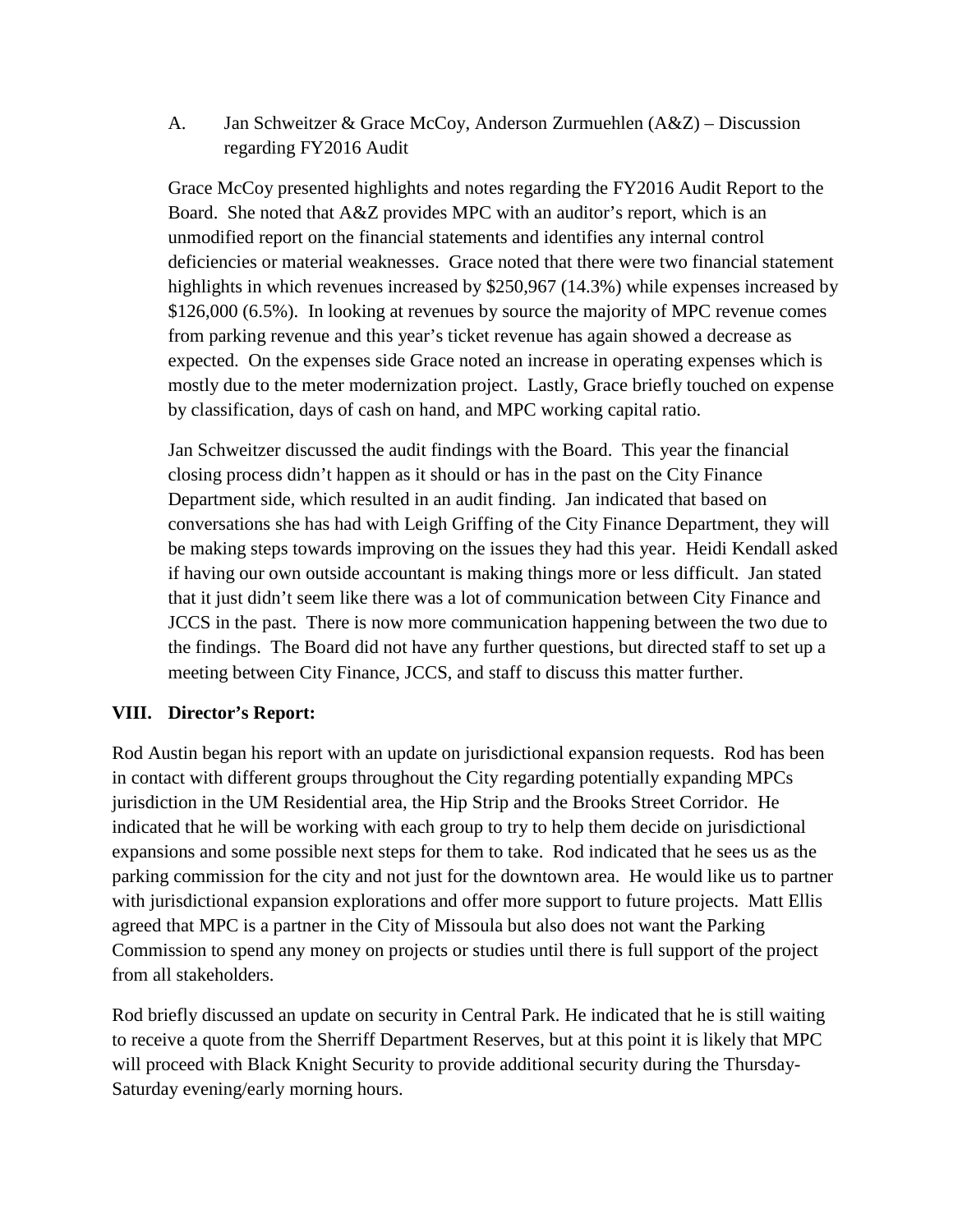Lastly, Rod informed the Board that he will be out of the office from May 10, 2017-May 31, 2017 and will be available by phone and email intermittently.

# **IX. Action Items:**

# A. Kimley Horn Contract for gate arm equipment and LPR

Rod Austin informed the Board that the next step to replacing malfunctioning gating equipment in Central Park, Park Place and Caras Lot as well as purchasing new equipment for the Student Housing project is to enter into a consulting contract with Kimley Horn for a total cost of \$48,000.00. Rod requested that the Board approve the contract so he could present a Budget adjustment to City Council to have the contract amount added into MPC's FY17 budget. Rod indicated that MPC has the funds available, and is going to Council for a budget amendment so the contract can begin before FY18 as time is of the essence for this project. **Heidi Kendall moved to approve the contract with Kimley Horn in the amount of \$48,000.00 for consulting services. Matt Ellis seconded the motion and the request was unanimously approved.**

# B. Leased Parking Increases

Rod informed that Board that after their request for further information on lease parking increases at the last meeting, he prepared a recommendation. Rod recommended increasing lease rates in our structures (Park Place, Central Park and Bank Street) by \$10/month and all lots and all on-street leases by \$5/month beginning in July of 2017. Rod indicated that he is presenting this request to the Board as an effort to provide additional revenue for a variety of reasons. The increased revenue could be used to support increased costs for maintenance and enforcement staff as well as answer the supply and demand needs of our jurisdiction. The increase in rates will also allow the MPC to keep up with the rising costs of business and continue providing parking and parking alternatives within the downtown area.

Lastly, Rod noted it is the responsibility of MPC to provide adequate parking within our jurisdiction and we currently do not have sufficient revenues to keep up with demand. In reviewing our current lease waiting lists, staff determined that we have a need for well over 600 spaces with approximately 350 of those spaces being within our three structures. Essentially, if MPC were to build another garage the size of Park Place, it would easily be filled with our current waitlists and still leave others in need of parking. Increasing lease rates would allow MPC to once again accumulate cash reserves to assist in providing the necessary parking to keep pace with the growth Downtown is currently experiencing.

Heidi Kendall asked Rod how seasonal traffic such as snowbirds affect the waitlists and empty spaces that can be seen in some of the lots. Rod indicated that this is something we consider when leasing and do have a policy to over lease certain areas with that information and usage in mind. Pat Corrick indicated that he feels this would also be a great time to look at reworking our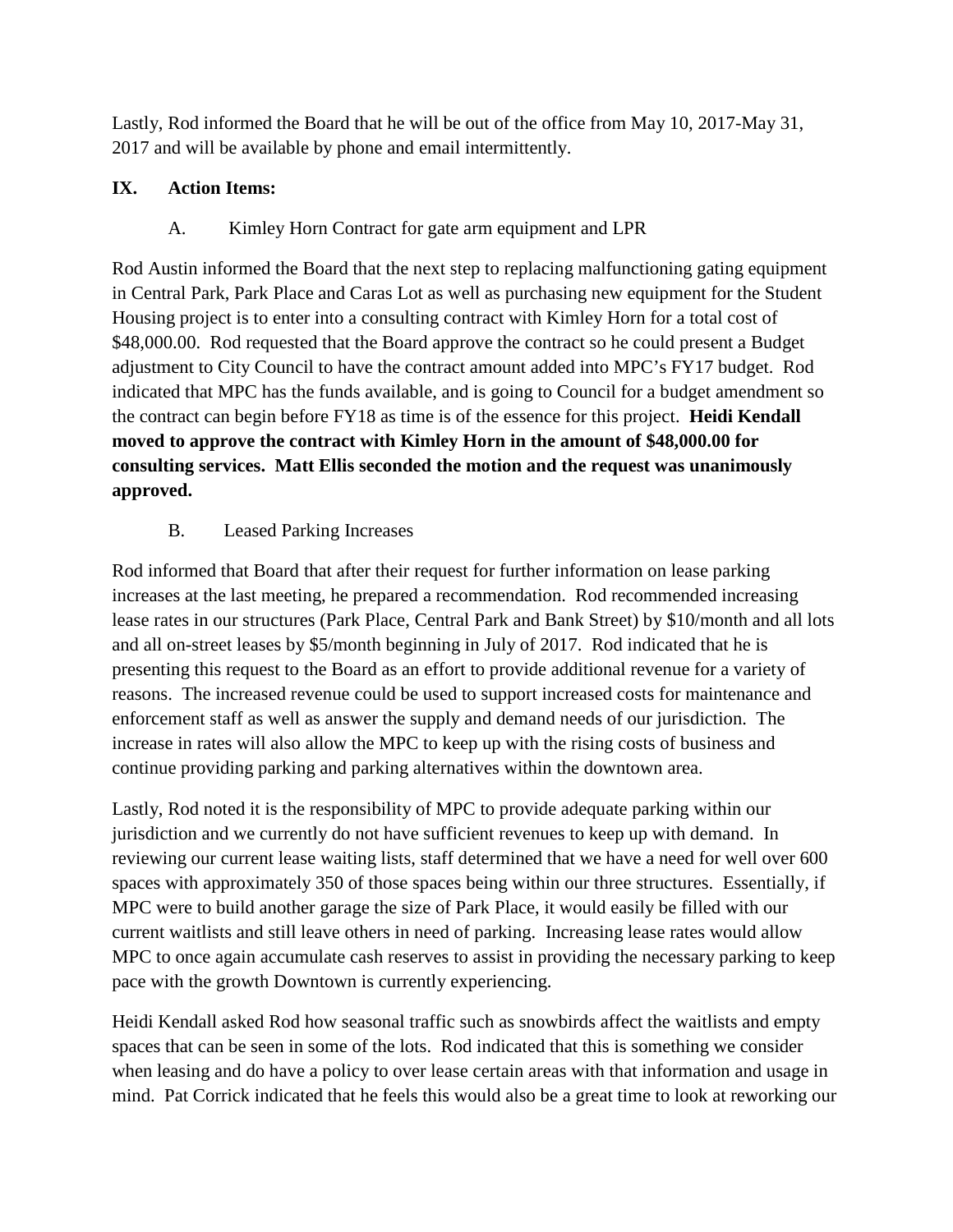lease document. Rod agreed and stated that staff would send the draft they have been working on for Board review and discussion with the hopes of finalizing the policy at the May or June Board meeting. John Roemer indicated that he is anxious to get the increases going but wonders if a \$10 per month increase at once might be too much. Pat Corrick felt that \$10 and \$5/month was not an unreasonable increase and asked Matt Ellis, as a Downtown Business owner, what his thoughts would be? Matt indicated that any increase is tough as parking is already a big expense for him at approximately \$6,000 per year. The increase would add another \$600 to that, but he also understands the need for it and supports the increase.

**Heidi Kendall moved to approve FY2018 increases as proposed to include a \$10.00 monthly increase in all structures (Central Park, Park Place, and Bank Street) and a \$5.00 monthly increase for all other lease areas. Matt Ellis seconded the motion and the request was unanimously approved.**

C. Right of Way (ROW) Use Policy

Rod presented staff's ROW Use Policy draft to the Board for review, and explained that the fee schedule would include short-term, mid-term, and long-term use. Short-term would be any use for a period of 1-6 business days with a rate of \$10.00 per space per use, mid-term would be any period of 7-29 business days with a rate of \$7.00 per space per use, and long-term would be any period of 30+ business days with a rate of \$4.00 per space per use. Rod indicated that this policy is what he had previously discussed with Development Services during an initial exploration of a need for a ROW use policy, and would like the Board's approval of the financial portion of this policy.

Pat Corrick asked Rod what is the rationale for the cost reducing the longer a space is being used? Rod answered that in short, it would be so as to not hinder development in our Jurisdiction. Pat Corrick stated that if you want to take up parking you need to pay for it and as long as the customer was informed of the cost before a project began he would like to see the rate stay the same as a daily rate. Pat indicated that he would like us to have more conversations with the Mayor's office, MRA and Development Services before going forward with a vote to approve the policy. **Pat Corrick moved to table the approval of the ROW Use Policy until our next Board meeting. Matt Ellis seconded the motion and the motion was unanimously approved**.

### **X. Non-Action Items:**

- A. New Business
	- 1. FY2018 Budget Updates/Requests to Council

Rod briefly touched on the requests that staff would be presenting to City Council for the FY18 Budget process. The requests will include an additional maintenance worker, a higher training and travel budget, an increase to the office supplies budget, and the addition of a budget line item